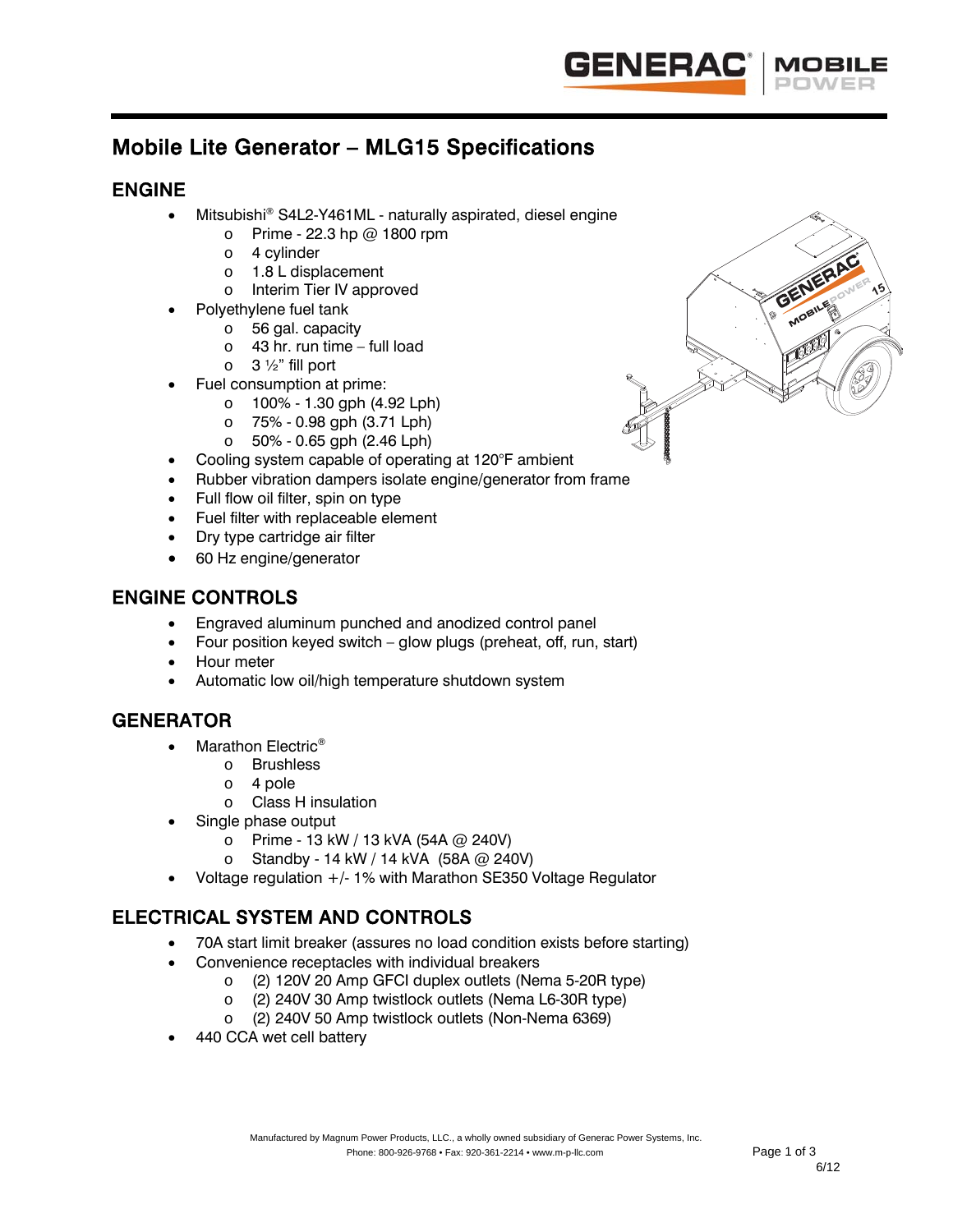#### ENCLOSURE

- Generac Mobile Power decals
- Steel, 14-gauge, sound attenuated enclosure
	- o UV & fade resistant, high temperature cured, white polyester powder paint
	- o Insulated and baffled
	- $\circ$  70 dB(A) at 23 feet prime power
- Fully lockable enclosure
- Stainless steel hinges, door latches and exterior hardware
- **Emergency stop switch located on front panel**
- License plate holder with light
- Multi-lingual operating/safety decals
- Document holder with operating manual including AC/DC wiring diagrams

#### TRAILER

- DOT approved tail, side, brake, and directional lights o Recessed rear lights
- Transportation tie downs
- Safety chains with spring loaded safety hooks
- Single wall polyethylene fenders
- 2" ball hitch
- 2200 lb. leaf spring axle
- 2000 lb. tongue jack with footplate
- $\bullet$  ST205/75R15 tubeless tires  $-6$  ply
- 48" track width

### WEIGHTS & DIMENSIONS

- Dry weight: 1425 lbs (646 kg)
- Operating weight: 1823 lbs (827 kg)
- 105 x 68 x 56 in (2.67 x 1.73 x 1.42 m)



Engine and generator covered under OEM warranty – consult factory for details

# CERTIFICATIONS

CSA certified



 $105'$ 

 $68'$